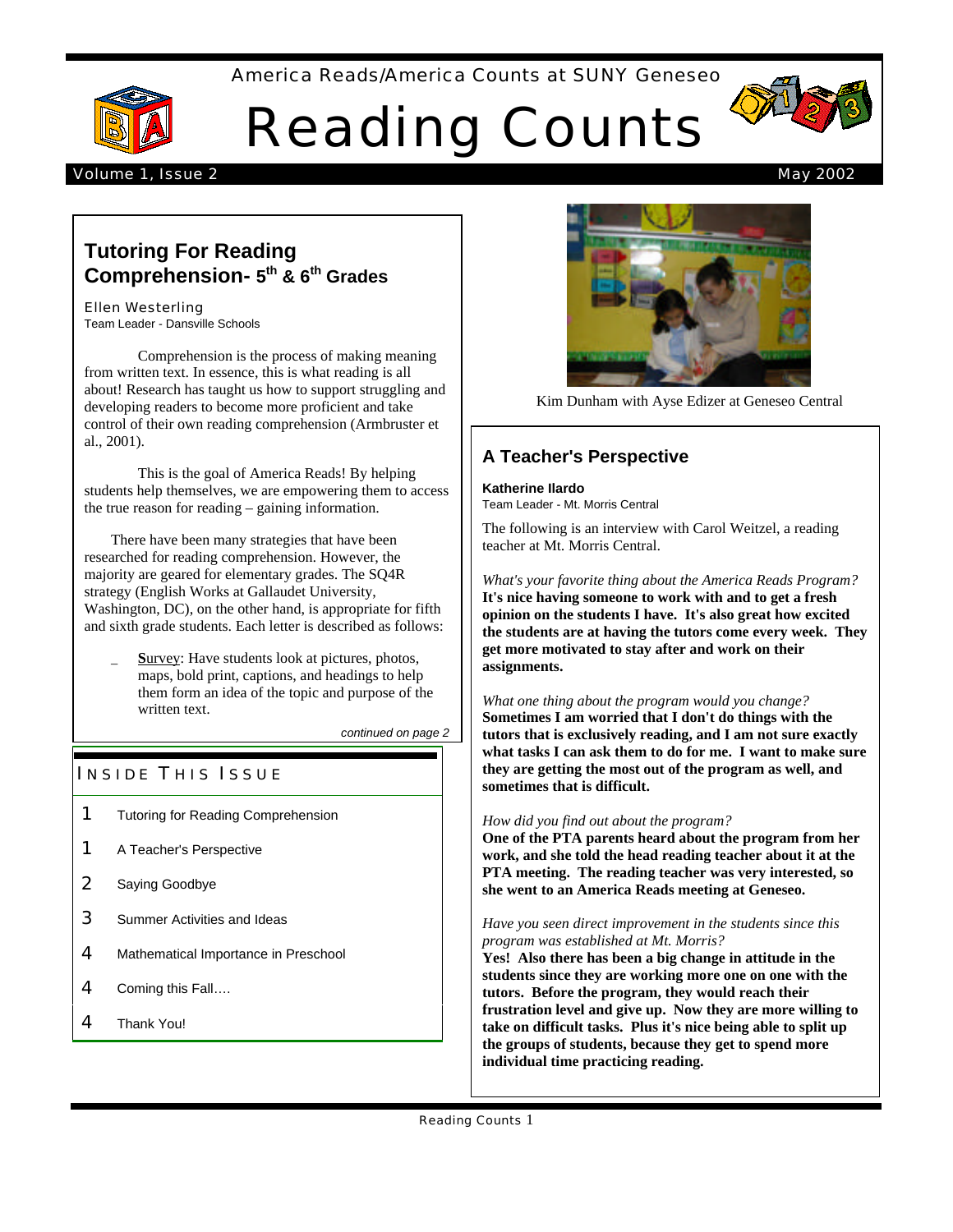## **Reading Comprehension**

- \_ **Q**uestion: Have students pretend they are interviewing the author(s) of the written text. Based upon what they surveyed, have students formulate what questions they want to ask the author(s)? Write their questions next to the pictures, photos, maps, bold print, captions, and headings (or on a separate sheet of paper).
- Read: Have your students read the text. Use a pencil or pen to mark the text (Do not use a highlight marker!). Write, underline, star, or flag vocabulary words or ideas that they think are important.
- Respond: As you read, try to find the answers to the questions they asked. Remember, as you read, you might ask more questions. Be sure to write the answers down.
- **Review:** When finished reading, review the written text. Can the students answer the questions that they asked? Do they understand everything about the written text? If the author(s) were sitting next to them, what other questions would they ask?
- **Reflect:** Close the text. Think about what they have read. Discuss the main points with someone. Do they agree or disagree with the author(s)? What surprised them about the written text? What did they find to be interesting? What did they find to be confusing? What did they learn?

All steps in this strategy must be modeled aloud by the tutor. If you have a student or students who struggle with new concepts, focus only on one or two steps at a time. Tell the classroom teacher about the strategy and ask if s/he would monitor the student's progress while you are not there. The student will feel more confident in their reading comprehension the more consistently you use this strategy. By teaching students reading comprehension skills during tutoring sessions, we are giving them the keys to a successful literate future!

References:

http://depts.gallaudet.edu/englishworks/reading/s q4r.html

http://www.nwrel.org/learns/tutor/win2002/part5. html

# **Saying Goodbye**

#### **Joelle DeMarco**

Team Leader - Avon Central

It's that time of year when you have to say "Good-bye" to all of your tutees. To help make things run a little smoother; here are a few tips that you should follow:

- Make sure that the children know in advance when their last tutoring session is. They'll need a chance to absorb and prepare for the transition.
- ß Begin to review with your students all that they have learned and return any of their work that you still have.
- ß Set aside a bit of time during sessions to reflect on various events from your time together and your students' accomplishments.
- ß Try not to feel distressed if students withdraw some, or act out a bit. This is a normal response to separation.
- ß Acknowledge that endings are sometimes sad, and try to talk about it with your students. It is important for you to model positive ways for dealing with loss.

Finally, here are some fun and creative ways to say "Goodbye" to your students:

- ß Bring in some of the books you used at the beginning for your students to re-read. Your students may be amazed at how easy they are now, and you can celebrate their growth.
- ß Give students any reading or math games that you created together, so that they can keep them and use them on their own.
- ß Buy a special book to present to your students on a topic of interest. Make sure you sign the inside with an inspirational message.
- ß Create a scrapbook together of any artifacts you've collected throughout the experience. These may include sample writings, journal reflections, drawings, photos, or lists of books read, etc.
- Give your students self-addressed, stamped postcards for them to write to you over the summer. Make sure that you have their addresses and make the commitment to write.
- ß Write a short letter with your students that you will mail to them in 6 months with well-wishes. Also, invite your students to write a letter to himself/herself, asking "What would you like to say to yourself in \_\_\_\_ grade? What advice do you want to give the future you?" Take both sealed letters and make a note of when you will send them to your students.

(Adapted from Nancy Henry at LEARNS)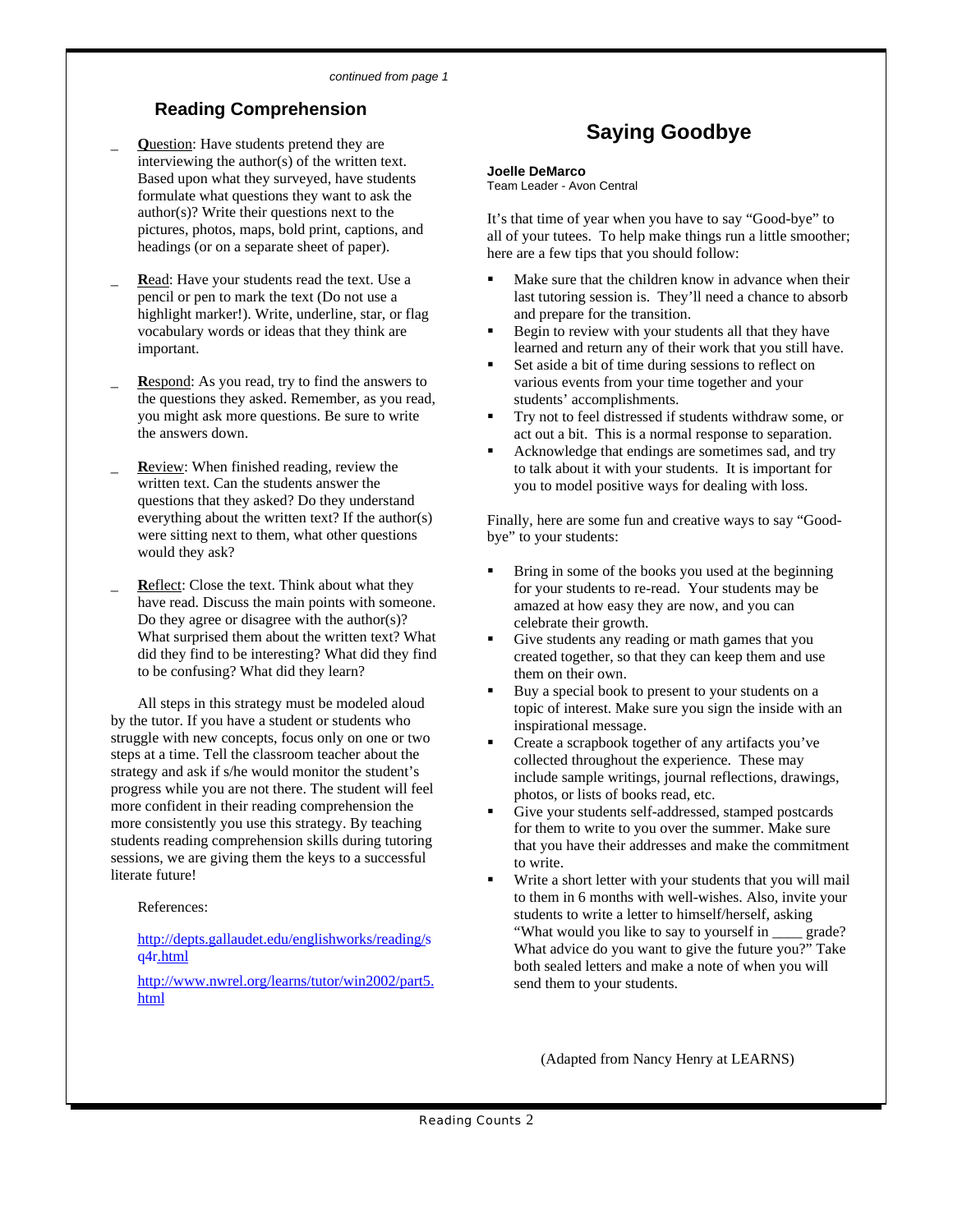# **Summer Activities and Ideas**

## **Math**

**Allison Leckinger** Team Leader - Livonia Schools

#### **Grades K-3**

**Counting--** From the time your child is very young, count everything. When you empty a grocery bag, count the number of apples. Count the number of stairs to your home. Let your child pick a letter of the alphabet and then count how many times it appears on one page of a newspaper or magazine. Have your child count the number of stop signs or traffic lights between your home and the park. Go on a family bike ride and count the number of dogs you see along the way. While on a long car trip pick one thing to count along the way such as animals or gas stations.

**Laundry Math--**Sharpen skills by doing a necessary household job. Ask your youngster to sort laundry--before or after washing. How many socks? How many sheets? You may find a lost sock as well.

Put things into groups. When you do laundry, separate items of clothing: all the socks in one pile, shirts in another, and pants in another. Divide the socks by color and count the number of each.

#### **Grades 4-5**

**On the Move--**Sharpen math skills on trips. Use even short trips around town. For example, at the gas station, ask your child how much gas you needed and the cost per gallon. On the highway, ask your children to read the signs and check the different speed limits. Then ask them to watch the speedometer readings and notice how fast or slow the car is going. Have your children estimate distances between cities and check the estimates on a road map.

**Newspaper Math--**Use the weather section to check temperatures across the nation and the world. This is good geography practice, too. Discuss baseball and football scores and averages on the sports pages. Who has the high scores? What are the percentages?

• Keep a running total of a favorite baseball player's batting average or calculate statistics from baseball or football cards.

**Budgeting--**In addition, teach children who have an allowance or regular spending money how to budget. Ask them to make a two-column list of expenses and income. Under expenses, they list what they spent for movies, lunches, etc. Then, have your children add all the expenses and subtract the total from the income. Ask them to think of ways to reduce their spending. If their income is more than their expenses, talk about a savings plan.

Let your child watch you pay bills. Discuss expenses such as insurance, utilities and groceries.

#### **Reading Kimberly Dunham** Team Leader - Geneseo Central

There are many ways to keep children involved in reading over the summer vacation. Here are some suggestions that you can share with parents who want their kids to never stop learning.

- 1. Read with a goal in mind. Children can read 5-10 nonfiction books about animals they would see in the Rochester Zoo. When they have completed all of their books take them to the zoo to see first hand all they have read about.
- 2. Keep a summer scrapbook and journal with your child. Fill it with photos, admission stubs, brochures, as well as a journal written by your child.
- 3. Get your child a subscription to an age appropriate magazine that they will enjoy reading and exploring.
- 4. Find a pen pal for your child. The further away the pen pal, the more exciting it will be for your child. Encourage your child to keep all of the letters he/she gets in an envelope so they can be looked at often.
- 5. Read to your kids and have them read to you. Make reading a family experience.

#### **Summer Reading Suggestions**

#### **Preschool and Kindergarten**

When Sophie Gets Angry…Really, Really Angry - by Molly Bang

Look Out Kindergarten, Here I Come! - by Nancy L. Carlson Wemberly Worried - by Kevin Henkes

Miss Bindergarten Gets Ready for Kindergarten (series) - by Joseph Slate

#### **First and Second Grades**

Olivia - by Ian Falconer Are We There Yet Daddy? - by Virginia Walters The Rain Came Down - by David Shannon



#### **Third Grade**

Ramona's World - by Beverly Cleary Junie B. Jones (series) - by Barbara Park So You Want to be President - by Judith St. George

#### **Fourth, Fifth, and Sixth Grades**

Bud, Not Buddy - by Christopher Paul Curtis Holes - by Louis Sachar James and the Giant Peach - by Roald Dahl A Wrinkle in Time - by Madeline L'Engle Redwall - by Brian Jacques Hatchet - by Gary Paulsen